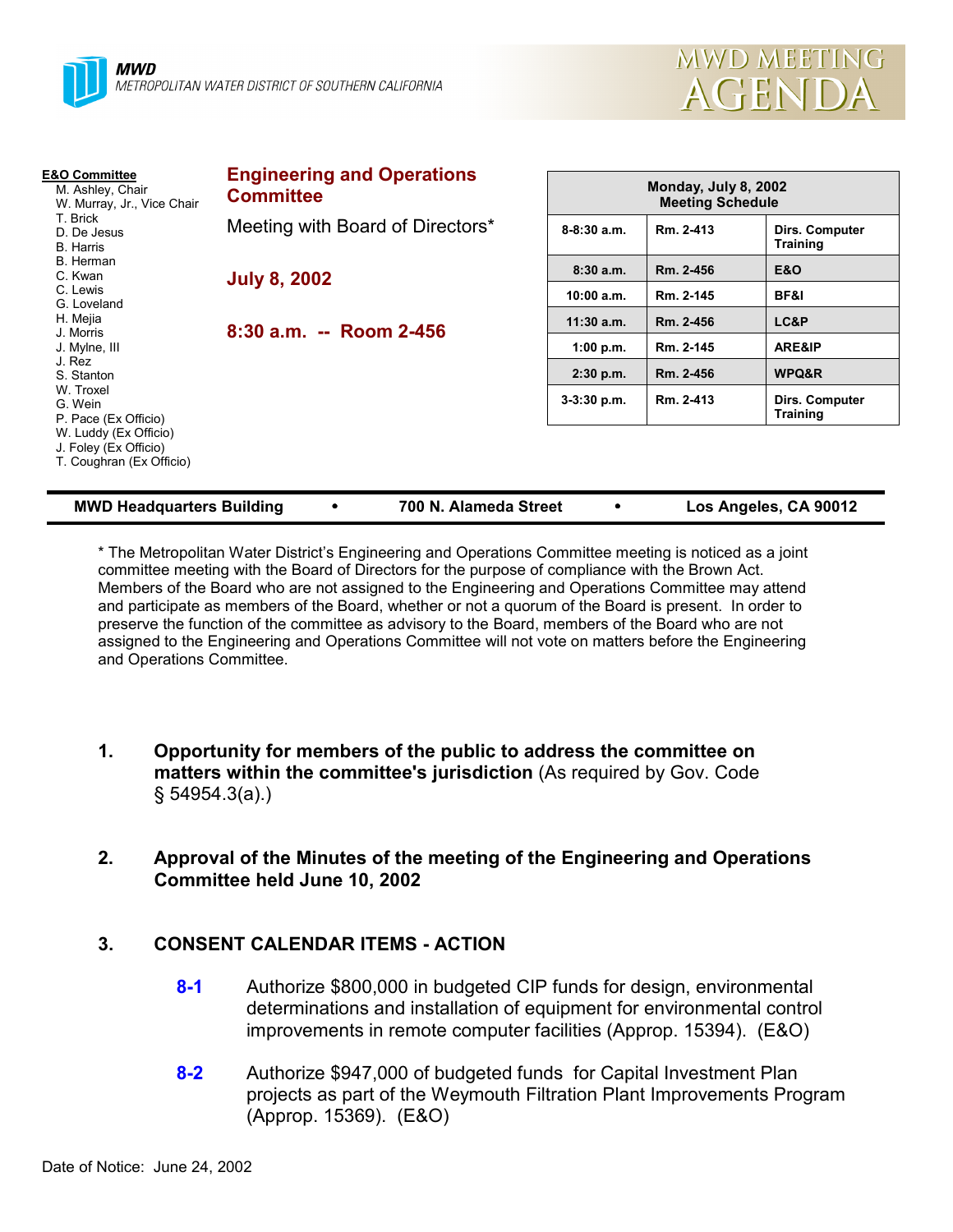- **8-3** Authorize \$3.126 million for preliminary design of Skinner Module 7 and completion of the Skinner Effluent Replenishment Tank Repair and Bypass Pipeline for the Skinner Improvements Program (Approp. 15365). (E&O)
- **8-4** Appropriate \$3.5 million for upgrades to the La Verne Machine Shop equipment and bridge cranes, construction of a foundation for the Fabrication Shop, and construction of a blast room for the Coatings Shop (Approp. 15395). (E&O)
- **8-10** Adopt California Environmental Quality Act documents and approve a specific plan for the Diamond Valley Lake Park. (E&O)

# **4. OTHER BOARD ITEMS - ACTION**

None

## **5. BOARD INFORMATION ITEMS**

- **10-1** Status report for the Inland Feeder Program for activities through May 2002. (E&O) **[Any discussion of potential litigation to be heard in closed session. Conference** with legal counsel-significant exposure to litigation (two matters); to be heard in **closed session pursuant to Gov. Code ß 54956.9(b)]**
- 10-2 Status report on the preliminary design, right of way acquisition, and member agency coordination for the San Diego Pipeline 6 project. (E&O, WPQ&R) **(To be mailed separately)**

## **6. COMMITTEE ITEMS**

None

## **7. MANAGEMENT REPORTS**

- a. Water System Operations Managerís report on system operations
- b. Corporate Resources Manager's report on engineering activities

## **8. FOLLOW-UP ITEMS**

None